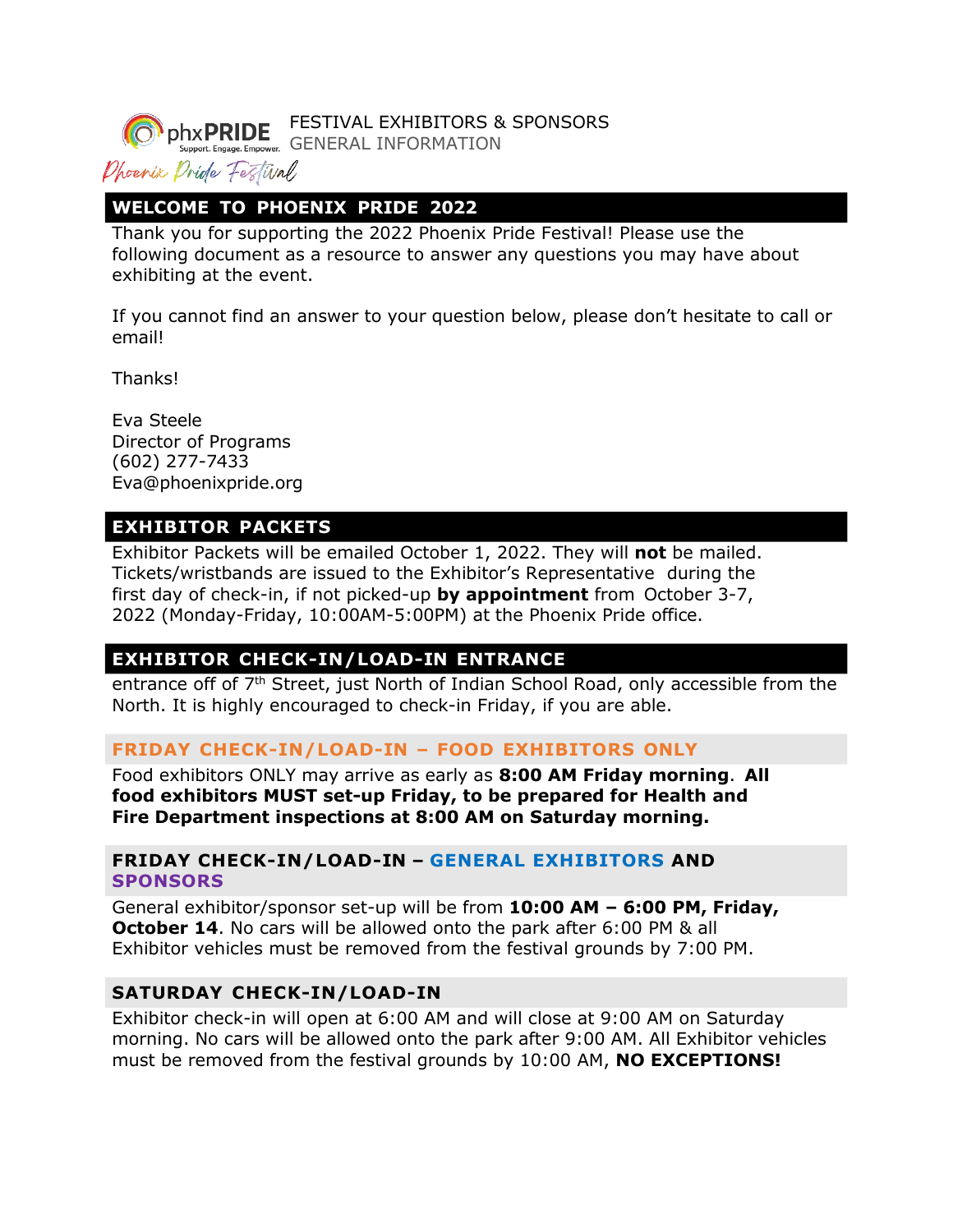#### **SUNDAY CHECK-IN/LOAD-IN**

In you need to drive in for restocking or unloading, exhibitor check-in will open on Sunday morning from 8:00 AM until 9:00 AM. No cars will be allowed onto the park after 9:00 AM. All Exhibitor vehicles must be removed from the festival grounds by 10:00 AM, **NO EXCEPTIONS**.

# **EXHIBITOR SET-UP**

Once you have checked-in at the Exhibitor Check-in tent at the park entrance off of 7<sup>th</sup> Street, just North of Indian School, you will be directed to your assigned location in the Festival. Please follow the directions of the volunteer/staff to your assigned space – **DO NOT DRIVE ALONG OR CROSS ANY SIDEWALK**. Please unload your vehicle and park in your assigned parking lot. All vehicles must be removed from the Festival grounds prior to 7:00 PM on Friday, 10:00 AM on Saturday and 10:00 AM on Sunday.

## **IMPORTANT EXHIBITOR/SPONSOR PARKING INSTRUCTIONS**

All lots have in/out privileges; however, if a car is found in any of the designated Exhibitor Parking lots without credentials, or credentials for a different Exhibitor lot, **it will be towed**.

#### **PARKING LOT ASSIGNMENTS WILL BE PROVIDED WITH YOUR PARKING PASS, AND IT IS CRUCIAL THAT YOU FOLLOW THEM. (1 Pass per Day, Lots are on a first come – first served basis)**

We highly recommend that your volunteer's car pool or use the light rail to help avoid parking issues. There is a parking garage open to our event attendees south of Indian School and 1<sup>st</sup> Street that you can access from Central Avenue to avoid the Parade.

### **SPONSORS & COMMERCIAL EXHIBITORS**

All Sponsors & Commercial Exhibitors will receive parking (**1 Pass per Day, Lots are on a first come – first served basis**). You will also be provided with a parking map. Parking is limited please plan accordingly. **Parking is not guaranteed.** There is a parking garage open to our event attendees south of Indian School and 1<sup>st</sup> Street that you can access from Central Avenue to avoid the Parade.

#### **NONPROFIT EXHIBITORS**

Parking Passes will not be included for Non-Profit Exhibitors. There is a parking garage open to our event attendees south of Indian School and 1<sup>st</sup> Street that you can access from Central Avenue to avoid the Parade.

## **EXHIBITOR BREAKDOWN ON SUNDAY NIGHT**

If you are able to hand carry your items or use a hand cart to your vehicle at the end of the Festival, your departure will be faster. **Exhibitors may not close before 7:00 PM, unless you have received prior approval from the Director of Programs.** Once the festival ground is cleared of patrons vehicles will be allowed in for loading. To drive into the park, you will again line up at the  $7<sup>th</sup>$  Street entrance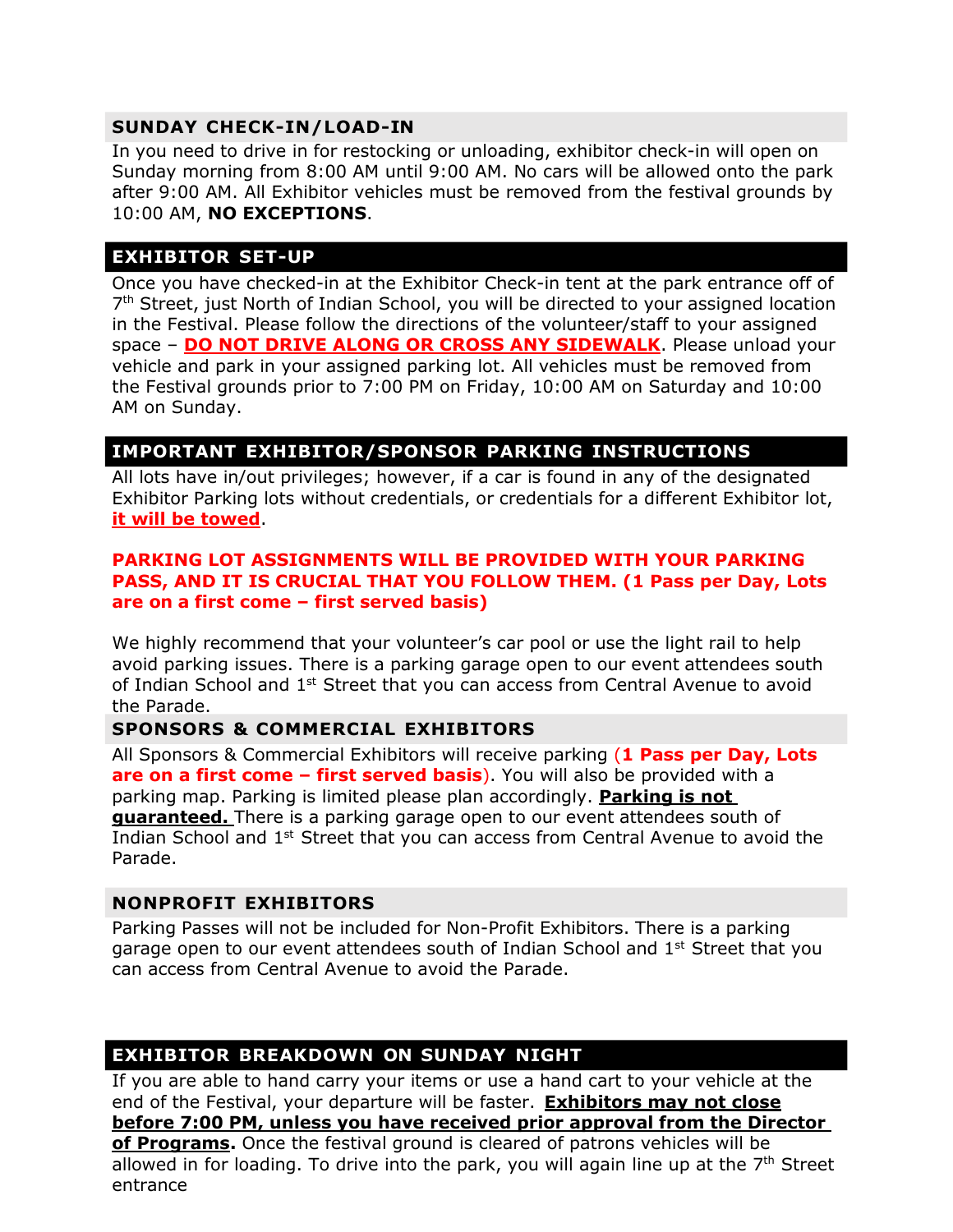at Exhibitor Check-In. Please only attempt to access the  $7<sup>th</sup>$  Street Entrance from the north. We expect the Phoenix Police will allow vehicles into the Festival close to 9:30 PM on Sunday, exhibitors may start lining up at 9:00 PM. Once given the "clear" Exhibitor team will start allowing exhibitors onto grounds. We will do everything we can to expedite this process, but with over 200 exhibitors, we ask for your patience with us and each other!

#### **WATER & SODA**

Exhibitors are permitted to bring in a limited supply of water/soda for your staff/ volunteers. Only plastic bottles are permitted. It must be kept in a cooler or in a grocery bag at your space. **It may not be sold or given away.** Coolers or beverages of any kind may only be brought in through Volunteer Check-In by an individual wearing an Exhibitor Wristband. You are **not** allowed to bring alcohol into the festival grounds for your staff, this is **STRICTLY PROHIBITED,failure to comply will result in removal**! You may visit one of our Festival Bars if you wish to consume alcohol, however, we ask that you use your best judgment.

#### **ICE**

If you would like to purchase ice for your booth you can do so conveniently by purchasing directly from one of our Festival Bars. Bags of Ice are \$14 and our beverage team can take either cash or credit. Ice comes in 40 lb. bags.

### **OVERNIGHT SECURITY**

Once the site is closed on Friday and Saturday night, it is fenced and locked. Private Security and Phoenix Police will be onsite both Friday and Saturday night. It is suggested you cover your items or place items under your tables for safety. We cannot accept any responsibility for items left in your individual space, but we do provide security to monitor the site and the entrance. If you have any security issues, please advise the staff immediately so we can provide assistance.

#### **We do not provide sidewalls to surround booths overnight.**

## **ADMISSION TICKETS/WRISTBANDS**

Each exhibitor/sponsor space is allocated Exhibitor Wristbands. Please refer to your order for the amount of wristbands your booth will receive. Wristbands will be available for pickup from **10:00 AM – 5 PM October 3-7, 2021 at the Phoenix Pride office by appointment, OR will be located in your check in packet when you arrive onsite.** Phoenix Pride is unable to mail wristbands to Exhibitors. We apologize for any inconvenience this may cause. If you are to receive additional admissions tickets with your sponsorship they will be emailed.

After you unload and park, you will be able to re-enter the festival, with your wristbands, through the Volunteer Check-In Entrance, just to the west of the Main Entrance off of 3rd Street. These directions will be included with your Parking Pass. After 11:30 AM when the Festival soft opens, anyone with an Exhibitor Wristband may enter through the Volunteer Check-In or the Main Entrance. Everyone with Tickets (Either Sponsor Tickets or Admission Tickets) must enter through the Main Entrance off of 3<sup>rd</sup> street as those tickets will need to be scanned.